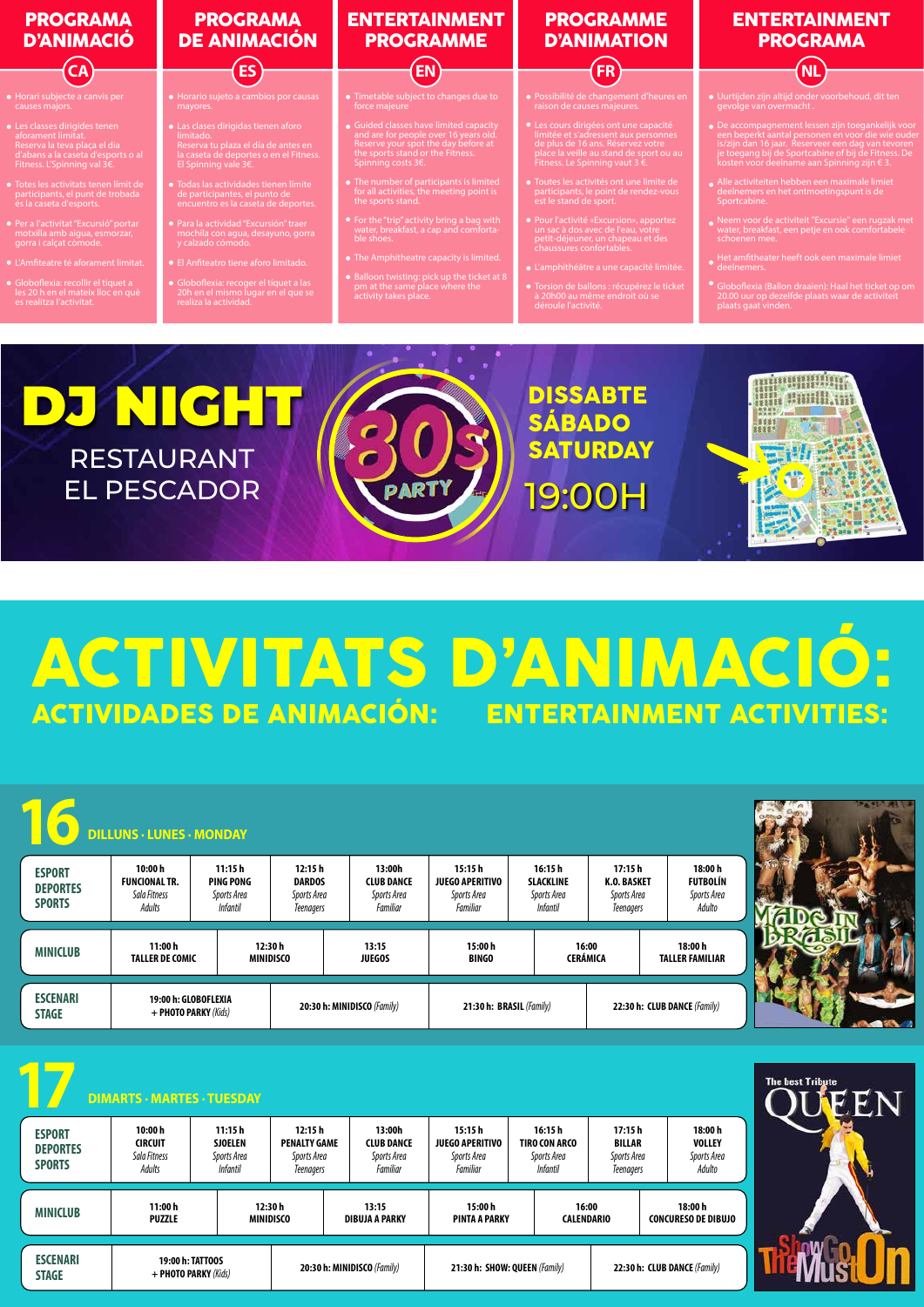| <b>ESPORT</b><br><b>DEPORTES</b><br><b>SPORTS</b> | 10:00 h<br><b>FIT DANCE</b><br>Sala Fitness<br>Adults | 11:15h<br><b>SLACKLINE</b><br>Sports Area<br><i>Infantil</i> | 12:15h<br><b>BASEBALL</b><br>Sports Area<br><b>Teenagers</b>    | 13:00h<br><b>CLUB DANCE</b><br>Sports Area<br><b>Familiar</b> | 15:15h<br><b>JUEGO APERITIVO</b><br>Sports Area<br>Familiar | 16:15h<br><b>PENALTY GAMES</b><br>Sports Area<br><i>Infantil</i> | 17:15h<br><b>ULTIMATE FRESBEE</b><br>Sports Area<br><b>Teenagers</b> | 18:00 h<br>PING PONG<br>Sala Fitness<br>Adulto |
|---------------------------------------------------|-------------------------------------------------------|--------------------------------------------------------------|-----------------------------------------------------------------|---------------------------------------------------------------|-------------------------------------------------------------|------------------------------------------------------------------|----------------------------------------------------------------------|------------------------------------------------|
| <b>MINICLUB</b>                                   | 11:00 h<br><b>TALLER DEL CHEF</b>                     |                                                              | 12:30h<br>13:15<br><b>MINIDISCO</b><br><b>JUEGOS DIVERTIDOS</b> |                                                               | 15:00 h<br><b>REGALOS PARA PARKY</b>                        | <b>TALLER DE CAMISETAS</b>                                       | 16:00                                                                | 18:00 h<br><b>TALLER FAMILIAR</b>              |
| <b>ESCENARI</b><br><b>STAGE</b>                   |                                                       | 19:00 h: GLOBOFLEXIA<br>+ PHOTO PARKY (Kids)                 |                                                                 | 20:30 h: MINIDISCO (Family)                                   | 21:30 h: SHOW: IVOX (Family)                                |                                                                  |                                                                      | 22:30 h: CLUB DANCE (Family)                   |



|                                                   | <b>DIJOUS · JUEVES · THURSDAY</b>                |                                                                    |                                                     |                                                        |                                                              |                                                              |                                                            |                                                     |
|---------------------------------------------------|--------------------------------------------------|--------------------------------------------------------------------|-----------------------------------------------------|--------------------------------------------------------|--------------------------------------------------------------|--------------------------------------------------------------|------------------------------------------------------------|-----------------------------------------------------|
| <b>ESPORT</b><br><b>DEPORTES</b><br><b>SPORTS</b> | 10:00 h<br><b>STEP</b><br>Sala Fitness<br>Adults | 11:15h<br><b>JUEGOS PUNTERÍA</b><br>Sports Area<br><i>Infantil</i> | 12:15h<br><b>TENNIS</b><br>Sports Area<br>Teenagers | 13:00h<br><b>CLUB DANCE</b><br>Sports Area<br>Familiar | 15:15 h<br><b>JUEGO APERITIVO</b><br>Sports Area<br>Familiar | 16:15 h<br><b>BASEBALL</b><br>Sports Area<br><b>Infantil</b> | 17:15h<br><b>VOLLEY</b><br>Sports Area<br><b>Teenagers</b> | 18:00 h<br><b>HIP HOP</b><br>Sala Fitness<br>Adulto |
| <b>MINICLUB</b>                                   | 11:00 h<br><b>PINTURA</b>                        |                                                                    | 12:30 h<br><b>MINIDISCO</b>                         | 13:15<br><b>COLOREA A PARKY</b>                        | 15:00h<br><b>GIMNASIA</b>                                    |                                                              | 16:00<br><b>GIMKHANA PIRATA</b>                            | 18:00 h<br>DIBUJA TU MONSTRUO                       |
| <b>ESCENARI</b><br><b>STAGE</b>                   |                                                  | <b>19:00 h: TATTOOS</b><br>+ PHOTO PARKY (Kids)                    |                                                     | 20:30 h: MINIDISCO (Family)                            | 21:30 h: SHOW:<br><b>ARABBIAN NIGHTS (Family)</b>            |                                                              |                                                            | 22:30 h: CLUB DANCE (Family)                        |

|                                                                                                                                                                                   | <b>DIVENDRES - VIERNES - FRIDAY</b>                  |                                                         |                                                            |  |                                                        |                                                             |                                                            |                                                         |  |                                                 |
|-----------------------------------------------------------------------------------------------------------------------------------------------------------------------------------|------------------------------------------------------|---------------------------------------------------------|------------------------------------------------------------|--|--------------------------------------------------------|-------------------------------------------------------------|------------------------------------------------------------|---------------------------------------------------------|--|-------------------------------------------------|
| <b>ESPORT</b><br><b>DEPORTES</b><br><b>SPORTS</b>                                                                                                                                 | 10:00 h<br><b>SPINNING</b><br>Sala Fitness<br>Adults | 11:15h<br>K.O. BASKET<br>Sports Area<br><b>Infantil</b> | 12:15h<br><b>VOLLEY</b><br>Sports Area<br><b>Teenagers</b> |  | 13:00h<br><b>CLUB DANCE</b><br>Sports Area<br>Familiar | 15:15h<br><b>JUEGO APERITIVO</b><br>Sports Area<br>Familiar | 16:15h<br><b>SJOELEN</b><br>Sports Area<br><b>Infantil</b> | 17:15 h<br>PING PONG<br>Sports Area<br><b>Teenagers</b> |  | 18:00 h<br><b>YOGA</b><br>Sports Area<br>Adulto |
| <b>MINICLUB</b>                                                                                                                                                                   | 11:00 h<br><b>TALLER DE IMANES</b>                   |                                                         | 12:30 h<br><b>MINIDISCO</b>                                |  | 13:15<br><b>REGALOS PARA PARKY</b>                     | 15:00 h<br><b>JUEGOS MUSICALES</b>                          |                                                            | 16:00<br><b>PUPPETS</b>                                 |  | 18:00 h<br><b>JUEGOS FAMILIARES</b>             |
| <b>ESCENARI</b><br>19:00 h: GLOBOFLEXIA<br>20:30 h: MINIDISCO (Family)<br>21:30 h: SHOW: ALEGRIA (Family)<br>22:30 h: CLUB DANCE (Family)<br>+ PHOTO PARKY (Kids)<br><b>STAGE</b> |                                                      |                                                         |                                                            |  |                                                        |                                                             |                                                            |                                                         |  |                                                 |

| <b>ESCENARI</b><br><b>STAGE</b>                   | 19:00 h: TATTOOS<br>+ PHOTO PARKY (Kids)                                                                        |                                                                  | 20:30 h: MINIDISCO (Family)<br>22:30 h: CLUB DANCE (Family)<br>21:30 h: SHOW: TOP MUSIC (Family) |                                                              |                                                                    |                                                      |                                                  | <b>CAMBRILS PARK</b><br><b>RESORT</b> |
|---------------------------------------------------|-----------------------------------------------------------------------------------------------------------------|------------------------------------------------------------------|--------------------------------------------------------------------------------------------------|--------------------------------------------------------------|--------------------------------------------------------------------|------------------------------------------------------|--------------------------------------------------|---------------------------------------|
|                                                   | <b>DIUMENGE · DOMINGO · SUNDAY</b>                                                                              |                                                                  |                                                                                                  |                                                              |                                                                    |                                                      |                                                  | Ø<br><b>ZAPPING</b><br>TV GARE SHOW   |
| <b>ESPORT</b><br><b>DEPORTES</b><br><b>SPORTS</b> | 10:00h<br>11:15h<br><b>CIRCUIT</b><br>TIRO CON ARCO<br>Sala Fitness<br>Sports Area<br>Adults<br><b>Infantil</b> | 12:15h<br><b>PENALTY GAME</b><br>Sports Area<br><b>Teenagers</b> | 13:00h<br><b>CLUB DANCE</b><br>Sports Area<br>Familiar                                           | 15:15 h<br><b>JUEGO APERITIVO</b><br>Sports Area<br>Familiar | 16:15 h<br><b>MIKADO GIGANTE</b><br>Sports Area<br><b>Infantil</b> | 17:15 h<br><b>BASKET</b><br>Sports Area<br>Teenagers | 18:00h<br><b>TENNIS</b><br>Sports Area<br>Adulto |                                       |
| <b>MINICLUB</b>                                   | 11:00h<br><b>PLASTELINA</b>                                                                                     | 12:30h<br>MINIDISCO                                              | 13:15<br><b>JUEGOS</b>                                                                           | 15:00 h<br><b>BINGO LOCO</b>                                 |                                                                    | 16:00<br><b>DISFRACES</b>                            | 18:00 h<br><b>TALLER FAMILIAR</b>                |                                       |
| <b>ESCENARI</b><br><b>STAGE</b>                   | 19:00 h: GLOBOFLEXIA<br>+ PHOTO PARKY (Kids)                                                                    |                                                                  | 20:30 h: MINIDISCO (Family)                                                                      |                                                              | 21:30 h: SHOW: ZAPPING (Family)                                    |                                                      | 22:30 h: CLUB DANCE (Family)                     | www.nexusmusica.com                   |

|                                                   | <b>DISSABTE - SÁBADO - SATURDAY</b>               |                                                                     |                                                                     |                                                         |                                                                    |                                                             |                                                            |                                                           |
|---------------------------------------------------|---------------------------------------------------|---------------------------------------------------------------------|---------------------------------------------------------------------|---------------------------------------------------------|--------------------------------------------------------------------|-------------------------------------------------------------|------------------------------------------------------------|-----------------------------------------------------------|
| <b>ESPORT</b><br><b>DEPORTES</b><br><b>SPORTS</b> | 10:00 h<br><b>ZUMBA</b><br>Sala Fitness<br>Adults | 11:15h<br><b>JUEGOS MUSICALES</b><br>Sports Area<br><i>Infantil</i> | 12:15h<br><b>TALLER DE BAILE</b><br>Sports Area<br><b>Teenagers</b> | 13:00h<br><b>LET'S DANCE</b><br>Sports Area<br>Familiar | 15:15h<br><b>JUEGO APERITIVO</b><br>Sports Area<br><b>Familiar</b> | 16:15h<br><b>ACROBATIC DANCE</b><br>Sports Area<br>Infantil | 17:15 h<br><b>MODERN DANCE</b><br>Sports Area<br>Teenagers | 18:00 h<br><b>GRABA TU VIDEO</b><br>Sports Area<br>Adulto |
| <b>MINICLUB</b>                                   | 11:00 h<br><b>CHAPA LET'S DANCE</b>               | <b>MINIDISCO</b>                                                    | 12:30 h                                                             | 13:15<br><b>JUEGOS LET'S DANCE</b>                      | 15:00 h<br><b>APRENDE A BAILAR</b>                                 |                                                             | 16:00<br><b>MUÑECO BAILARÍN</b>                            | 18:00 h<br><b>TALENT SHOW</b>                             |





| <b>A</b> | <b>OURIE DIMECRES - MIÉRCOLES - WEDNESDAY</b> |  |  |
|----------|-----------------------------------------------|--|--|
|          |                                               |  |  |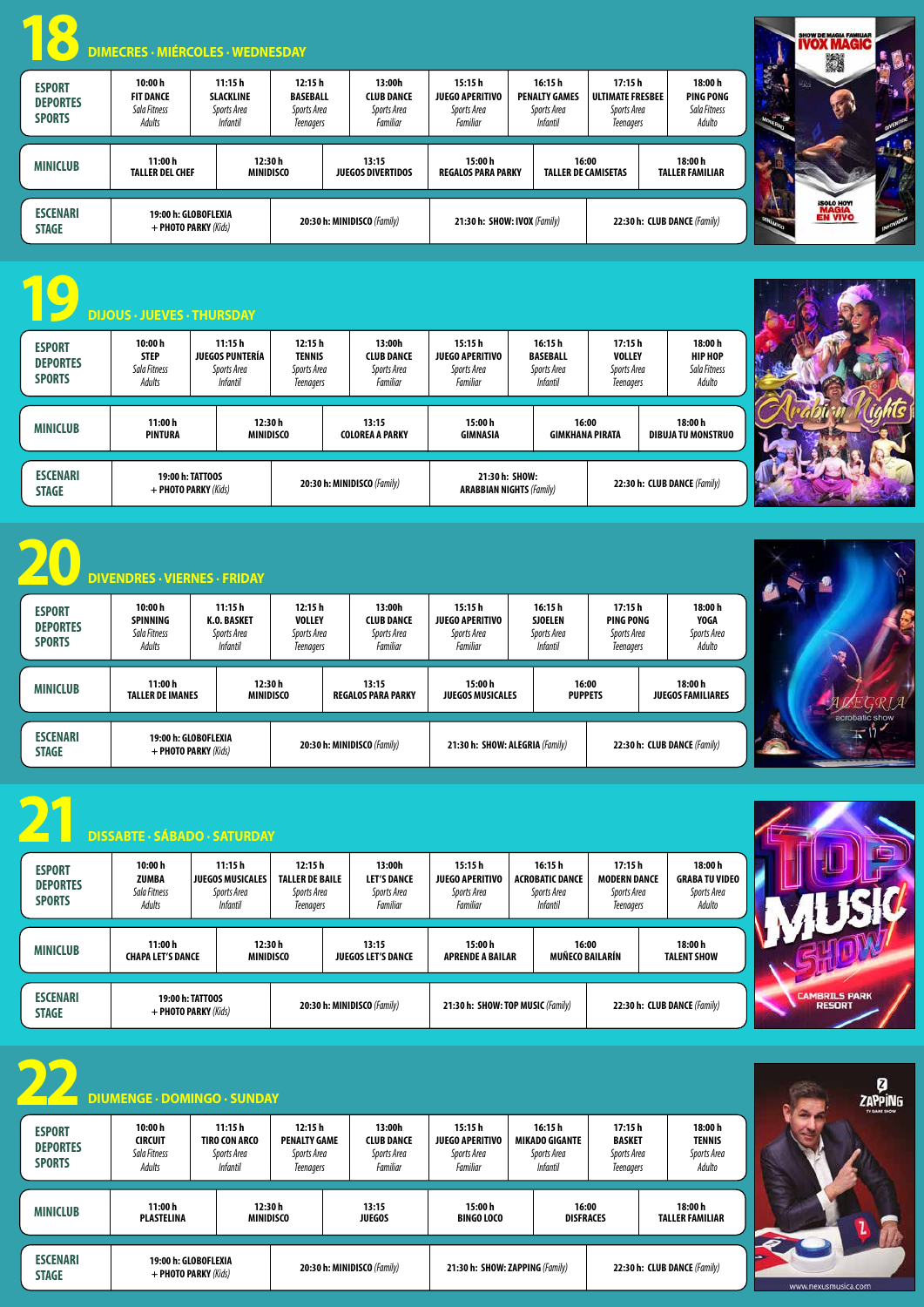

## ACTIVITATS D'ANIMACIÓ:<br>Actividades de Animación: entertainment activities: ACTIVIDADES DE ANIMACIÓN:

|                                                   | <b>DILLUNS · LUNES · MONDAY</b>                     |                                                              |                                                                  |                                                        |                                                              |                                                                  |                                                                 |                                                    |  |
|---------------------------------------------------|-----------------------------------------------------|--------------------------------------------------------------|------------------------------------------------------------------|--------------------------------------------------------|--------------------------------------------------------------|------------------------------------------------------------------|-----------------------------------------------------------------|----------------------------------------------------|--|
| <b>ESPORT</b><br><b>DEPORTES</b><br><b>SPORTS</b> | 10:00 h<br><b>TONO</b><br>Sala Fitness<br>Adults    | 11:15h<br><b>PING PONG</b><br>Sports Area<br><b>Infantil</b> | 12:15h<br><b>DARDOS</b><br>Sports Area<br><b>Teenagers</b>       | 13:00h<br><b>CLUB DANCE</b><br>Sports Area<br>Familiar | 15:15h<br><b>ULTIMATE FRISBEE</b><br>Sports Area<br>Familiar | 16:15h<br><b>SLACKLINE</b><br>Sports Area<br><b>Infantil</b>     | 17:15h<br><b>K.O. BASKET</b><br>Sports Area<br><b>Teenagers</b> | 18:00h<br><b>FUTBOLÍN</b><br>Sports Area<br>Adulto |  |
| <b>MINICLUB</b>                                   | 11:00h<br><b>MÁSCARAS</b>                           |                                                              | 12:30h<br><b>MINIDISCO</b>                                       | 13:15<br><b>JUEGOS</b>                                 | 15:00h<br><b>BINGO</b>                                       | <b>CERÁMICA</b>                                                  | 16:00                                                           | 18:00 h<br><b>TALLER FAMILIAR</b>                  |  |
|                                                   |                                                     |                                                              |                                                                  |                                                        |                                                              |                                                                  |                                                                 |                                                    |  |
| <b>ESCENARI</b><br><b>STAGE</b>                   | 19:00 h: TATT00S<br>+ PHOTO PARKY (Kids)            |                                                              |                                                                  | 20:30 h: MINIDISCO (Family)                            | 21:30 h: HISTORY (Family)                                    |                                                                  |                                                                 | 22:30 h: CLUB DANCE (Family)                       |  |
|                                                   | <b>DIMARTS - MARTES - TUESDAY</b>                   |                                                              |                                                                  |                                                        |                                                              |                                                                  |                                                                 |                                                    |  |
| <b>ESPORT</b><br><b>DEPORTES</b><br><b>SPORTS</b> | 10:00 h<br><b>CIRCUIT</b><br>Sala Fitness<br>Adults | 11:15h<br><b>SJOELEN</b><br>Sports Area<br><b>Infantil</b>   | 12:15h<br><b>PENALTY GAME</b><br>Sports Area<br><b>Teenagers</b> | 13:00h<br><b>CLUB DANCE</b><br>Sports Area<br>Familiar | 15:15h<br><b>MIKADO GIGANTE</b><br>Sports Area<br>Familiar   | 16:15h<br><b>TIRO CON ARCO</b><br>Sports Area<br><b>Infantil</b> | 17:15h<br><b>BILLAR</b><br>Sports Area<br><b>Teenagers</b>      | 18:00h<br><b>VOLLEY</b><br>Sports Area<br>Adulto   |  |
| <b>MINICLUB</b>                                   | 11:00h<br><b>MÓBIL</b>                              |                                                              | 12:30 h<br><b>MINIDISCO</b>                                      | 13:15<br><b>DIBUJA A PARKY</b>                         | 15:00h<br><b>PINTA A PARKY</b>                               |                                                                  | 16:00<br><b>CALENDARIO</b>                                      | 18:00 h<br><b>CONCURSO DE DIBUJO</b>               |  |